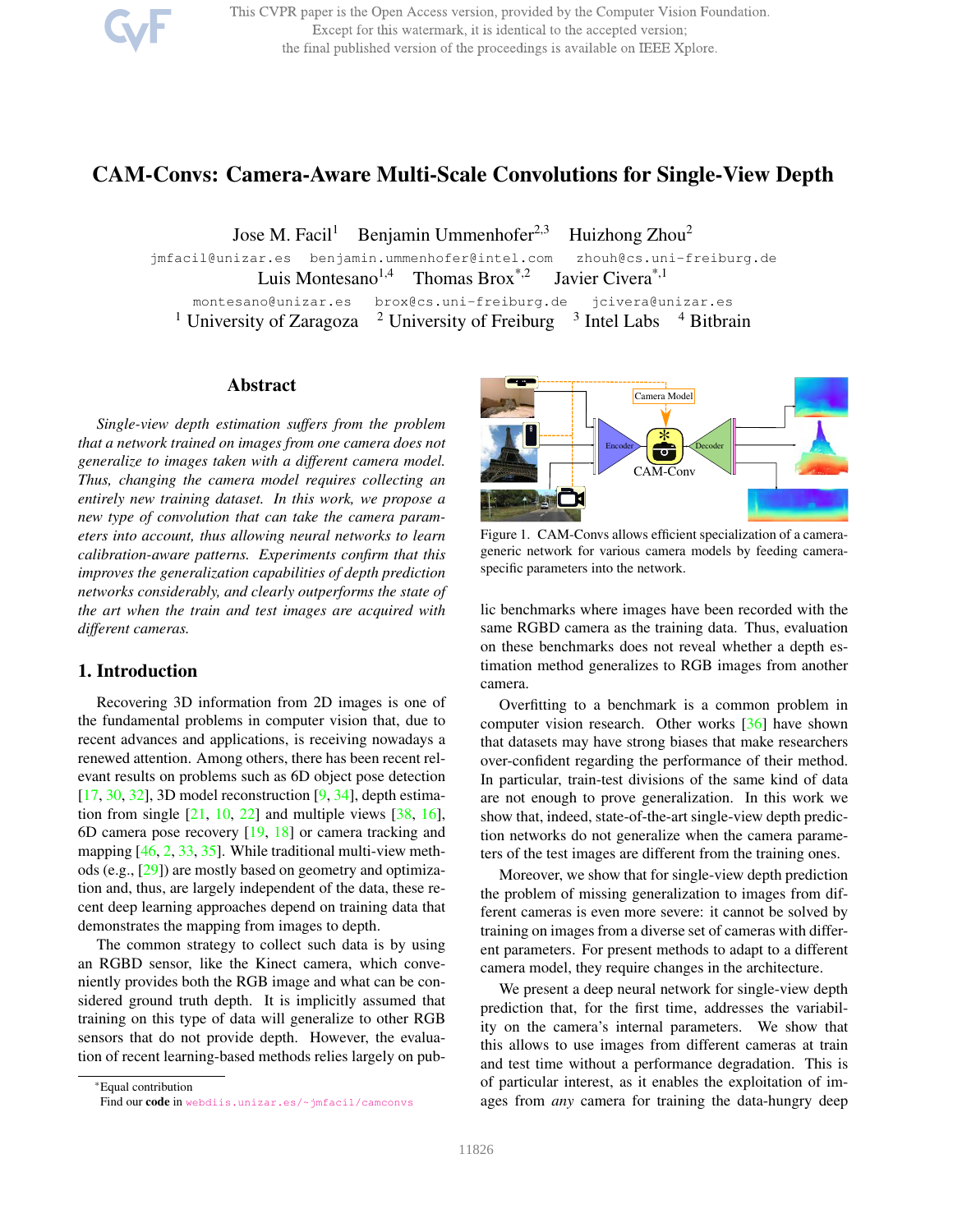networks. Specifically, within our proposed network, our main contribution is a novel type of convolution, that we name as CAM-Convs (Camera-Aware Multi-scale Convolutions), that concatenates the camera internal parameters to the feature maps, and hence allows the network to learn the dependence of the depth from these parameters. Figure 1 shows an illustration of how CAM-Convs act in the typical encoder-decoder depth estimation pipeline. The network can be trained with a mixture of images from different cameras without overfitting to specific intrinsics. We show that the network generalizes also to images from cameras it has not been trained on. A comparison with the state of the art in single-image depth estimation demonstrates that the better generalization properties do not reduce the accuracy of the depth estimates.

# 2. Related Work

Estimating 3D structure and 6 degrees-of-freedom motion using deep learning has been addressed recently from several angles: Supervised [21] and unsupervised [47], from single [6] and multiple views [33], using end-to-end networks [21] and fusing with multi-view geometry [8], completing depth maps [45, 42], and estimating geolocation [43, 19], relative motion  $[38]$ , visual odometry [40, 41], and simultaneous localization and mapping (SLAM) [35, 2, 46].

In this work we deal with single-view supervised depth learning, so we will focus our literature review in this case. Among the pioneering work we can reference [15], that similarly to pop-up illustrations, cut and fold a 2D image based on a segmentation into geometric classes and some geometric assumptions. [28] is another seminal work that, with minimal assumptions on the scene, learned a model based on a MRF. [7] was the first paper that used deep learning for single-view depth prediction, proposing a multiscale depth network. Its results were improved later by [6, 24, 21, 3, 14].

Many methods focus on specific datasets which enable to train learning-based methods for specific tasks. For instance, Eigen and Fergus [6] extend the multi-scale architecture in [7] to the prediction of surface normals and semantic labels on the NYU dataset [31]. Similarly, Wang *et al*. [39] train a network that jointly predicts depth and segmentation on the same dataset. For depth, Laina *et al*. [21], Liu *et al*. [24] and Eigen *et al*. [6] show that their methods can be adapted to other datasets like Make3D [28] or KITTI [11]. However, they treat datasets like different tasks and require retraining for each dataset to achieve state-of-the-art performance.

Chen *et al*. [4], inspired by [49], introduce the Depth in the Wild dataset and train a CNN using ordinal relations between point pairs. While the images stem from internet photo collections taken with many different cameras, they do not make use of the camera parameters during training.



Figure 2. Adding CAM-Convs to an Encoder-Decoder U-Net architecture.

Li and Snavely [23] use a structure from motion pipeline to extract depth from internet photo collections and use this to train a CNN predicting depth up to a scale factor. Again, information about camera parameters is not exploited and generalization is solely driven by large diverse datasets. Extrinsic parameters have been considered for other tasks such as stereo estimates  $\left[38\right]$  or synthesis of view point changes [48]. Intrinsic parameters are usually left out in deep learning pipelines, with the exception of He *et al*. [14]. They embed focal length information in a fully-connected approach, making it impossible to train and test in different image sizes, while our proposal is flexible and can deal with different image sizes.

In the next section we describe how to explicitly implement the internal camera parameters into the network and thereby improve generalization by CAM-Convs.

# 3. Camera-Aware Multi-scale Convolutions

CAM-Convs (standing for Camera-Aware Multi-scale Convolutions), is the variant of the convolution operation that we present in this paper. CAM-Convs include the camera intrinsics in the convolutions, allowing the network to learn and predict depth patterns that depend on the camera calibration. Specifically, we add CAM-Convs in the mapping from RGB features to 3D information–*e.g.* depth, normals–, that is, between the encoder and the decoder. As shown in Figure 2, we add them at every level, such that we include CAM-Convs on every skip-connection too. Notice that all the CAM-Convs are added after the encoder, allowing the use of pretrained models.

The basics of CAM-Convs are as follows: We precompute pixel-wise coordinates and field-of-view maps and feed them along with the input features to the convolution operation. CAM-Convs use the idea behind Coord-Convs [25], on adding normalized coordinates per pixel, but incorporating information on the camera calibration. An illustrative scheme of how CAM-Convs extra channels work is shown in Figure 3. The different maps included are computed using the camera intrinsic parameters (focal length f and principal point coordinates  $(c_x, c_y)$  and the sensor size (width  $w$  and height  $h$ ):

Centered Coordinates (cc): To add the information of the principal point location to the convolutions, we include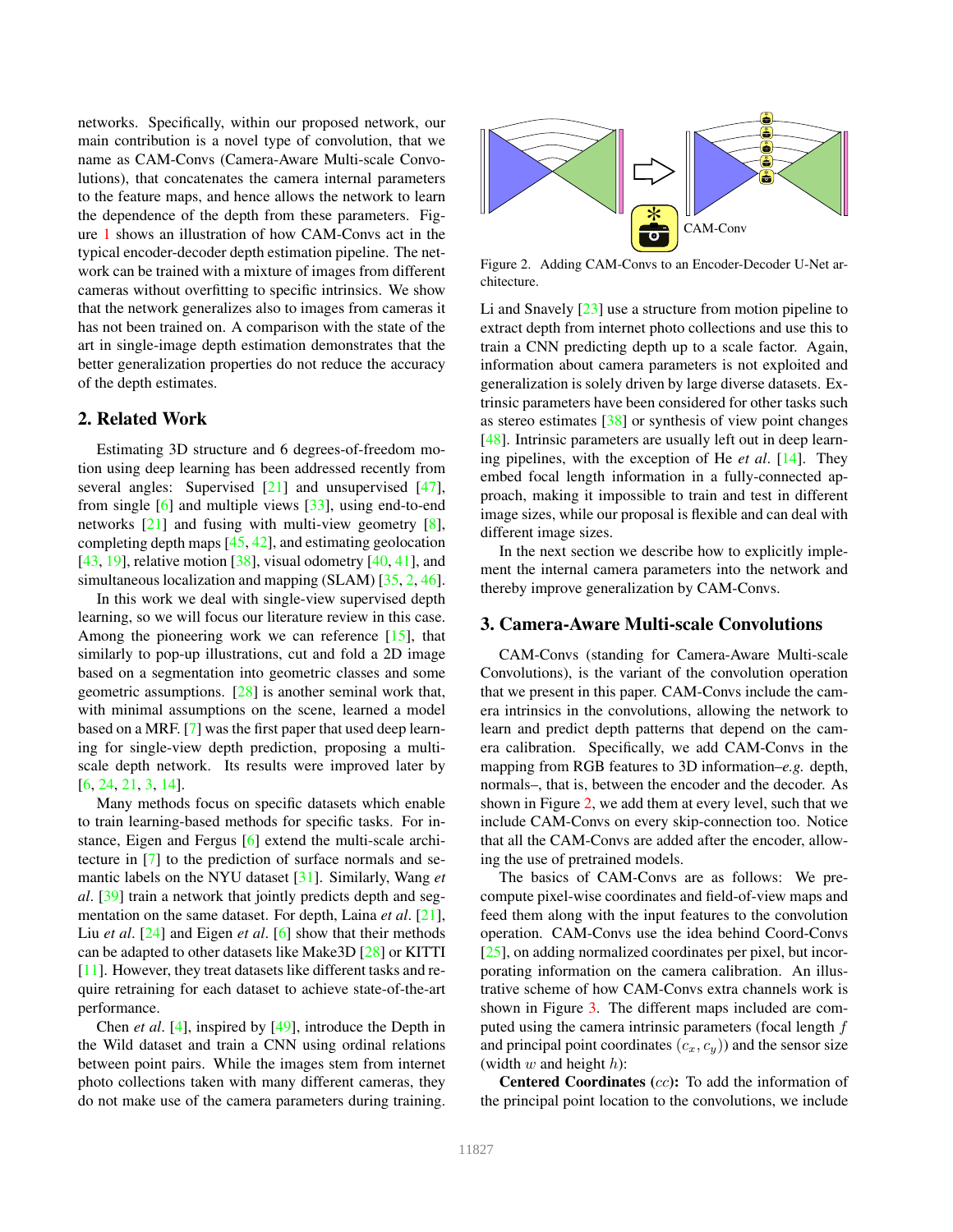

Figure 3. Overview of the additional channels of our CAM-Convs (Camera-Aware Multi-scale Convolutions). We compute Centered Coordinates (cc from red to blue) and Field of View (fov from green to pink) maps. We concatenate these maps with the input features before applying the convolution. Both cc and fov depend on the camera model and are sensitive to camera changes. The Bottom part shows how  $cc$  and  $fov$  maps change with the camera parameters (a red border means the map has changed from the original).

 $cc_x$  and  $cc_y$  coordinate channels centered at the principal point–i.e. the principal point has coordinates  $(0, 0)$ . Specifically, the channels are

$$
cc_x = \begin{bmatrix} 0 - c_x \\ 1 - c_x \\ \vdots \\ w - c_x \end{bmatrix}_{w \times 1} \cdot \begin{bmatrix} 1 \\ 1 \\ \vdots \\ 1 \end{bmatrix}_{h \times 1}^{\mathsf{T}} = \begin{bmatrix} -c_x & \cdots & w - c_x \\ \vdots & \ddots & \vdots \\ -c_x & \cdots & w - c_x \end{bmatrix}
$$

$$
cc_y = \begin{bmatrix} 1 \\ 1 \\ \vdots \\ 1 \end{bmatrix}_{w \times 1} \cdot \begin{bmatrix} 0 - c_y \\ 1 - c_y \\ \vdots \\ 1 - c_y \end{bmatrix}_{h \times 1}^{\mathsf{T}} = \begin{bmatrix} -c_y & \cdots & -c_y \\ \vdots & \ddots & \vdots \\ 1 - c_y & \cdots & h - c_y \end{bmatrix}.
$$
 (1)

We resize these maps to the input feature size using bilinear interpolation and concatenate them as new input channels. These channels are sensitive to the sensor size and resolution (pixel size) of the camera, as their values depend on it. We assume the sensor size is measured in pixels. In Figure 3 we represent cc with a color gradient from red (for negative coordinates) to blue (for positive coordinates), white for 0. Notice in the figure how cc values change when camera sensor size, principal point or pixel size change.

Field of View Maps  $(fov)$ : The horizontal and vertical fov maps are calculated from the cc maps and also depend on the camera focal length  $f$ 

$$
fov_{ch}[i,j] = \arctan\left(\frac{cc_{ch}[i,j]}{f}\right),\tag{3}
$$

where ch can be x or y (see Eq. 1 and 2). They give information about the captured context and the focal length. These maps are sensitive to sensor size and focal length. In Figure  $3$  we represent  $fov$  with a color gradient from green to pink; yellow represents an angle of 0 in the field of view map. Notice in the bottom part of the figure how the fov map values change when changing camera focal length, sensor size or principal point. Changes on the pixel size change the resolution of the map but the field of view and thus the available context in the image stays the same.

Normalized Coordinates (nc): We also include a Coord-Conv channel of normalized coordinates [25]. The values of Normalized Coordinates vary linearly with the image coordinates between  $[-1, 1]$ . This channel does not depend on the camera sensor. However, it is very useful to describe the spatial extent of the context (in feature space) that is left in each direction  $(e.g.,$  if the value on the  $x$  channel is close to  $-1$ , it means the feature vector at this position is close to the left border and there is almost no context on the left side).

Notice that  $nc$  is not shown in Figure  $3$  as it remains constant.

#### 3.1. Focal Length Normalization

An instance of an object imaged by two cameras with different focal length appears with different image sizes although the depth is the same. Focal length normalization is an alternative to avoid such inconsistencies. To this end, we predict depth values normalized to a default focal length  $f_n$ . Given a metric depth map d we get the normalized depth values as  $\frac{f_n}{f}$  with f as the actual focal length. Note that the normalized depth values depend on the focal length. For the raw inverse depth predictions  $\xi$  of our network we denormalize the values as

$$
\xi = \frac{f_n}{f}\tilde{\xi},\tag{4}
$$

where  $\xi = \frac{1}{d}$  is the inverse depth map. [35] used a similar approach to correct depth values at test time, in this paper we propose for the first time to use it during training.

This normalization can be used together with our CAM-Convs. Although CAM-Convs allows the network to learn this normalization on its own, we found in our experiments that using this normalization accelerates the convergence. It should be remarked, though, that focal length normalization assumes a constant pixel size over the whole image set, and therefore can only be used in such cases. CAM-Convs are a more general model that overcomes this limitation.

# 4. Model and Training

#### 4.1. Network Architecture

The network we use in this work has an encoder-decoder architecture inspired by DispNet [26]. Hence, we add skip-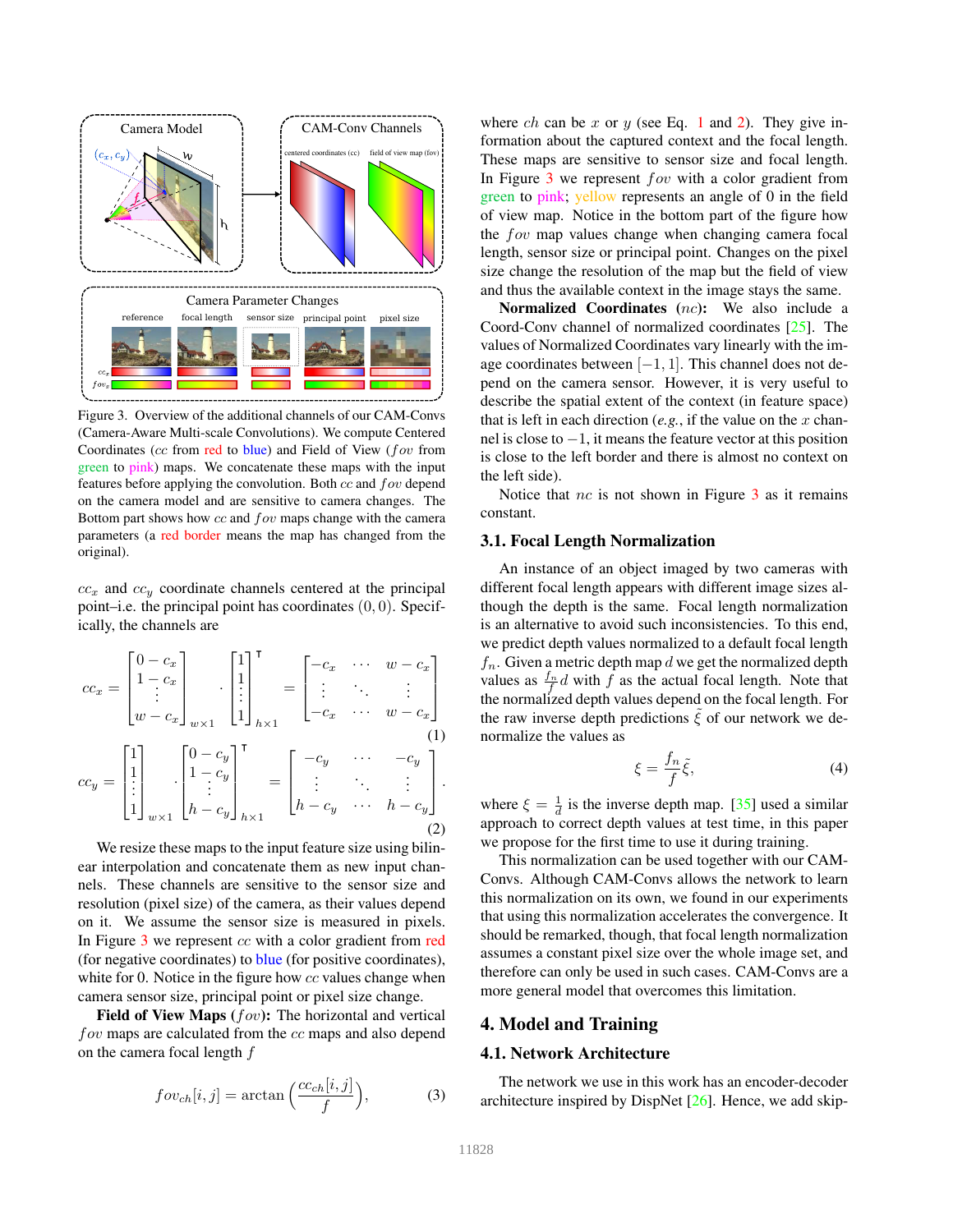

Figure 4. Our network architecture, inspired by DispNet [26], to which we added CAM-Convs connecting the encoder and decoder. We predict depth, confidence and normals (D+C+N) in the first three intermediate resolution levels (LR-1,MR-1 and MR-2) and only depth and confidence (D+C) in the last two resolution levels (HR-1 and HR-2).

connections from the low-level feature maps of the encoder to the feature maps of the same size in the decoder, and concatenate them  $[27]$ . Withal, we also estimate intermediate pyramid-resolution predictions, which converge faster and ensure that the network's internal features are more aimed for the task. As it is common in the literature [21, 20], our network's backbone is ResNet-50, pretrained on the ImageNet Classification Dataset [13]. As suggested in the literature [12] and our experiments, pretraining the encoder on general image recognition tasks, as ImageNet, helps in both accuracy and convergence time reduction. A schematic of our network architecture can be seen in Figure 4.

The network predictions are composed by:

 $\xi$ : Inverse depth  $\xi = \frac{1}{d}$ . We chose inverse depth for its linear relationship with pixel variations.

c: Depth confidence. As  $[38]$ , we enforce the network to predict a confidence map for every depth prediction.

n: Surface normals. The normals are predicted only for small resolutions (all except the last two), as the groundtruth normals are too noisy at full resolution.

#### 4.2. Losses

In this section we will present all the losses and their combination for the training.

Depth Loss: We minimize the L1 norm of the predicted inverse depth  $\xi$  minus the ground truth inverse depth  $\xi$ , that is

$$
\mathcal{L}_d = \sum_{i,j} \left| \xi(i,j) - \hat{\xi}(i,j) \right|.
$$
 (5)

Note that for experiments with focal length normalization we scale depth values accordingly (see section 3.1).

Scale-Invariant Gradient Loss: We use the scaleinvariant gradient loss proposed by [38], in order to favor smooth and edge preserving depth estimations. The loss based on the depths is

$$
\mathcal{L}_g = \sum_{h=\{1,2,4,8,16\}} \sum_{i,j} \left| \left| \mathbf{g}_h[\xi](i,j) - \mathbf{g}_h[\hat{\xi}](i,j) \right| \right|_2.
$$
 (6)

For the gradients, we use the same discrete scaleinvariant finite differences operator g as defined in their work, which is

$$
\mathbf{g}_h[d](i,j) = \left(\frac{d(i+h,j) - d(i,j)}{|d(i+h,j) + d(i,j)|}, \frac{d(i,j+h) - d(i,j)}{|d(i,j+h) + d(i,j)|}\right)^{\top},\tag{7}
$$

and we apply the scale-invariant loss to cover gradients at 5 different spacings h.

Confidence Loss: The ground truth for the confidence map must be calculated online as it depends on the prediction. The confidence ground truth is calculated as

$$
\hat{c}(i,j) = e^{-|\xi(i,j) - \hat{\xi}(i,j)|},\tag{8}
$$

and its corresponding loss function is defined as

$$
\mathcal{L}_c = \sum_{i,j} \Big| c(i,j) - \hat{c}(i,j) \Big|.
$$
 (9)

Normal Loss: For the normal loss, we use the L2 norm. The ground truth for the normals  $(\hat{\mathbf{n}})$  is derived from the ground truth depth image. The loss for the normals is as follows:

$$
\mathcal{L}_n = \sum_{i,j} \left| \left| \mathbf{n}(i,j) - \hat{\mathbf{n}}(i,j) \right| \right|_2.
$$
 (10)

Total Loss: The individual losses are weighted by factors obtained empirically, so the total loss  $\mathcal L$  is

$$
\mathcal{L} = \lambda_1 \mathcal{L}_d + \lambda_2 \mathcal{L}_g + \lambda_3 \mathcal{L}_c + \lambda_4 \mathcal{L}_n, \quad (11)
$$

where  $\lambda_1$ ,  $\lambda_2$ ,  $\lambda_3$  and  $\lambda_4$  are 150, 100, 50 and 25 respectively.

# 5. Multi-Camera Experiments and Results

Most of the single-view depth prediction networks have been trained and tested using the same or very similar camera models. Generalizing to different camera models has several implications that are not straightforward. For this reason, we first present a thorough analysis on the generalization capabilities of current approaches. To this end we apply naïve generalization techniques (focal normalization and image resizing) during training on a network without our special convolutions (as Figure 4 but without CAM-Convs) and examine the limitations. Finally, we train and evaluate our network with CAM-Convs (as Figure 4) and show the improved generalization performance with respect to different camera parameters.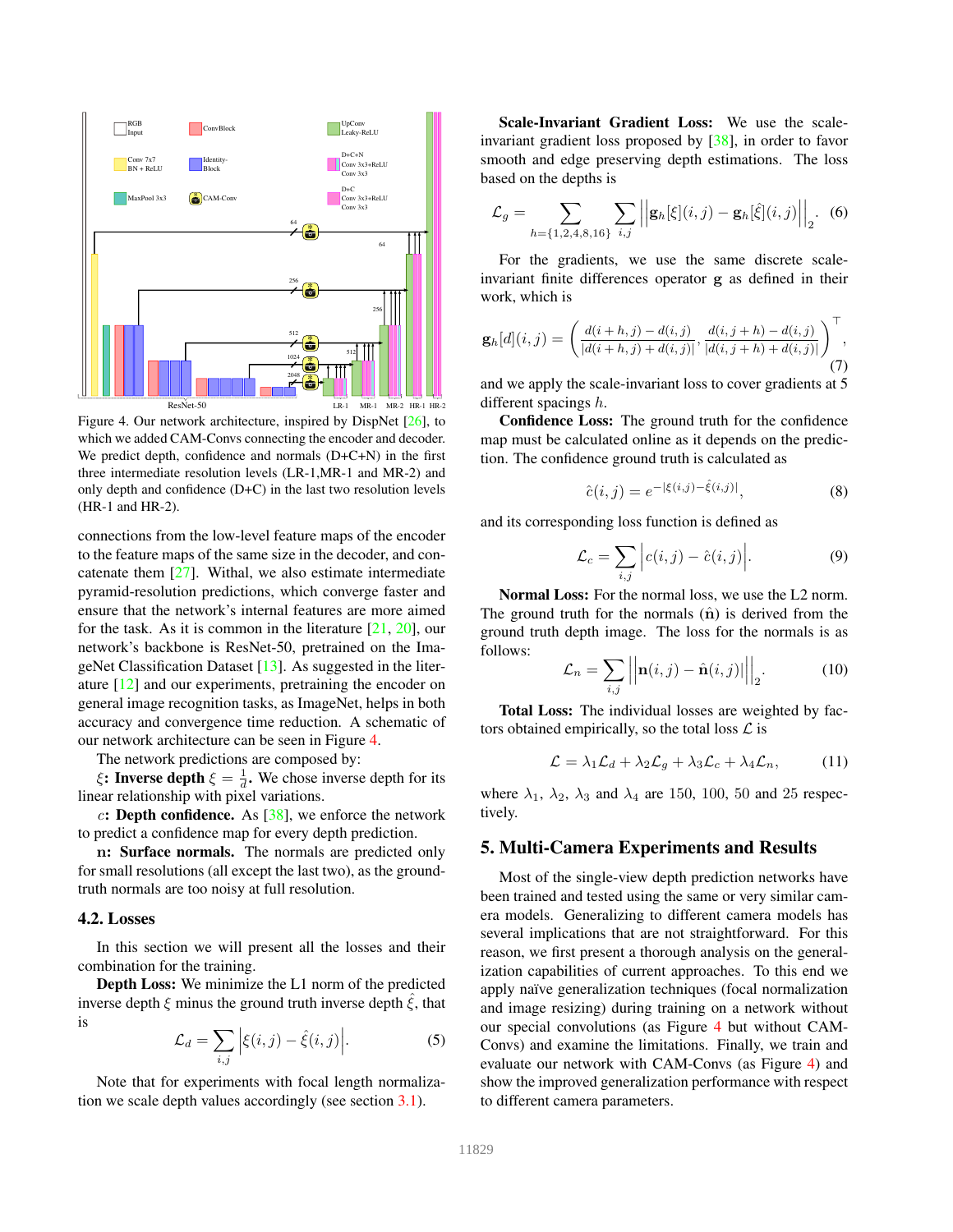| Name                                                            | S <sub>1</sub>   | $s_2$            | $s_3$            |                  |  |  |
|-----------------------------------------------------------------|------------------|------------------|------------------|------------------|--|--|
| Sensor                                                          | $256 \times 192$ | $192 \times 256$ | $224 \times 224$ |                  |  |  |
| <b>Name</b>                                                     | S <sub>4</sub>   | $s_{5}$          | $s_S$            | $s_{K}$          |  |  |
| <b>Sensor</b>                                                   | $128 \times 96$  | $320 \times 320$ | $256 \times 192$ | $384 \times 128$ |  |  |
|                                                                 |                  |                  |                  |                  |  |  |
| Name                                                            | $f_{72}$         | $f_{128}$        | $f_{64}$         | In               |  |  |
| Focal                                                           | 72               | 128              | 64               | 100              |  |  |
| Table 1. Notation for different sensor sizes and focal lengths. |                  |                  |                  |                  |  |  |

# 5.1. Experimental Setup

The major part of our experiments are done on the 2D-3D Semantics Dataset [1], that contains RGB-D equirectangular images. This dataset allows us to generate images with different camera intrinsics *but* the same content. We have observed that depth estimation networks overfit to the camera parameters and the image content distribution (the latter being different in indoors and outdoors datasets, for example). In this manner we eliminate the content distribution factor and isolate the effect of the camera parameters.

All the experiments were done using the 3-fold crossvalidation suggested in  $[1]$ . In this section we present median values for the most relevant experiments. To see the complete results, more details on the dataset and image generation process and additional experiments we refer the reader to the supplementary material.

The notation for sensor sizes and focal lengths used during the evaluation is in Table 1. As an example, if a network has been trained with sensor sizes  $192 \times 256$  and  $224 \times 224$ , and focal length 72, we will denote this model as  $s_2s_3f_{72}$ . In some experiments we use a random distribution for the focal length. As an example, if the synthesized focal lengths are uniformly distributed between 72 and 128, the model will be denoted as  $Uf_{72}f_{128}$ .

We evaluate the performance on both depth and inverse depth. All the error metrics we used in our experiments are standard from the literature. In addition we use relative metrics and the scale-invariant metric presented by [7], which are widely used in depth estimation.

#### 5.2. Influence of context

Modifying the camera parameters affects the field of view, and hence the amount of context the image is capturing. We evaluate the influence of the context in the depth prediction of a standard U-Net encoder-decoder architecture (network in Figure 4 without CAM-Convs) with two different experiments. First, we compare two networks trained with images with sensor size  $s_1$  and two different focal lengths  $f_{128}$  and  $f_{64}$  (Table 2). Second, we compare two networks with images with the same focal length but different sensor sizes:  $s_1$  and  $s_4$  (Table 3).

As expected, context helps. The performance is better for the smallest focal  $f_{64}$ , which results in a wider FOV and

| Test         | Train        | abs.rel           | rmse  | sc.inv | sq.rel  |  |
|--------------|--------------|-------------------|-------|--------|---------|--|
|              |              | : 1               | m     | lq(m)  | $\pm$ 1 |  |
| $s_1f_{64}$  | $s_1f_{64}$  | 0.17              | 0.378 | 0.0347 | 0.048   |  |
| $s_1f_{128}$ | $s_1f_{128}$ | 0.195             | 0.51  | 0.0387 | 0.0606  |  |
|              |              | smallest the best |       |        |         |  |

Table 2. Influence of context, different focal lengths.

| Test        | Train       | abs.rel           | rmse  | sc.inv | sq.rel  |  |
|-------------|-------------|-------------------|-------|--------|---------|--|
|             |             | : 1               | m     | lq(m)  | $\pm$ 1 |  |
| $s_1f_{64}$ | $s_1f_{64}$ | 0.17              | 0.378 | 0.0347 | 0.048   |  |
| $s_4f_{64}$ | $s_4f_{64}$ | 0.204             | 0.54  | 0.0384 | 0.0637  |  |
|             |             | smallest the best |       |        |         |  |

Table 3. Influence of context, different sensor sizes.

hence more context. Also the performance is better for the bigger sensor size  $s_1$ , which also provides more context. To remove the context dependency in our analysis, for some of the experiments in next subsections we will generate images with uniformly distributed focal lengths.

#### 5.3. Overfitting of standard networks

In this experiment we evaluate the performance of a standard U-Net architecture for variations of the camera parameters on the training and test sets. We will focus the study on two parameters: (a) focal length and (b) sensor size. First we will fix the sensor size to  $s_1$  and we will test on images with focal lengths  $f_{64}$ ,  $f_{72}$  and  $f_{128}$  (first three test sets in Table 4). Second we will sample random focal lengths from a uniform distribution between  $f_{72}$  and  $f_{128}$  and we will evaluate on images with sensor sizes  $s_1$  and  $s_2$  (last two test sets in Table 4). For every test set there are 4 to 5 different train sets (referred in the  $2<sup>nd</sup>$  column of the table). For every test set we will refer to the case where the cameras from the training and test set are the same as the same-camera baseline. Training sets where we did not use focal length normalization are denoted with a '\*'. Networks trained on train sets with two sensor sizes have been trained either as Siamese networks with weight sharing or with image resizing to size  $s_1$  (denoted with a '†').

It is important to remark that, for all the experiments, the test and training data was generated from the exact same images and the networks have the same architecture and were trained for the same number of iterations. Any performance variation, then, should be attributed to the variations in the camera intrinsics and the naïve solutions we analyze. Notice in Table 4 that, in general, the same-camera baseline outperforms the rest, demonstrating the overfit to the camera parameters.

The conclusions of these experiments are as follows.

(a) Single-focal training overfits. The performance of a depth network degrades when trained on images from a particular camera and tested on images from different cameras. See, for example, the drop in performance between the 1<sup>st</sup> row (test:  $s_1 f_{64}$ , train:  $s_1 f_{64}^*$ ) and the 2<sup>nd</sup> (test:  $s_1 f_{64}$ , train:  $s_1f_{72}$ ) and 3<sup>rd</sup> (test:  $s_1f_{64}$ , train:  $s_1f_{128}$ ) rows in all metrics.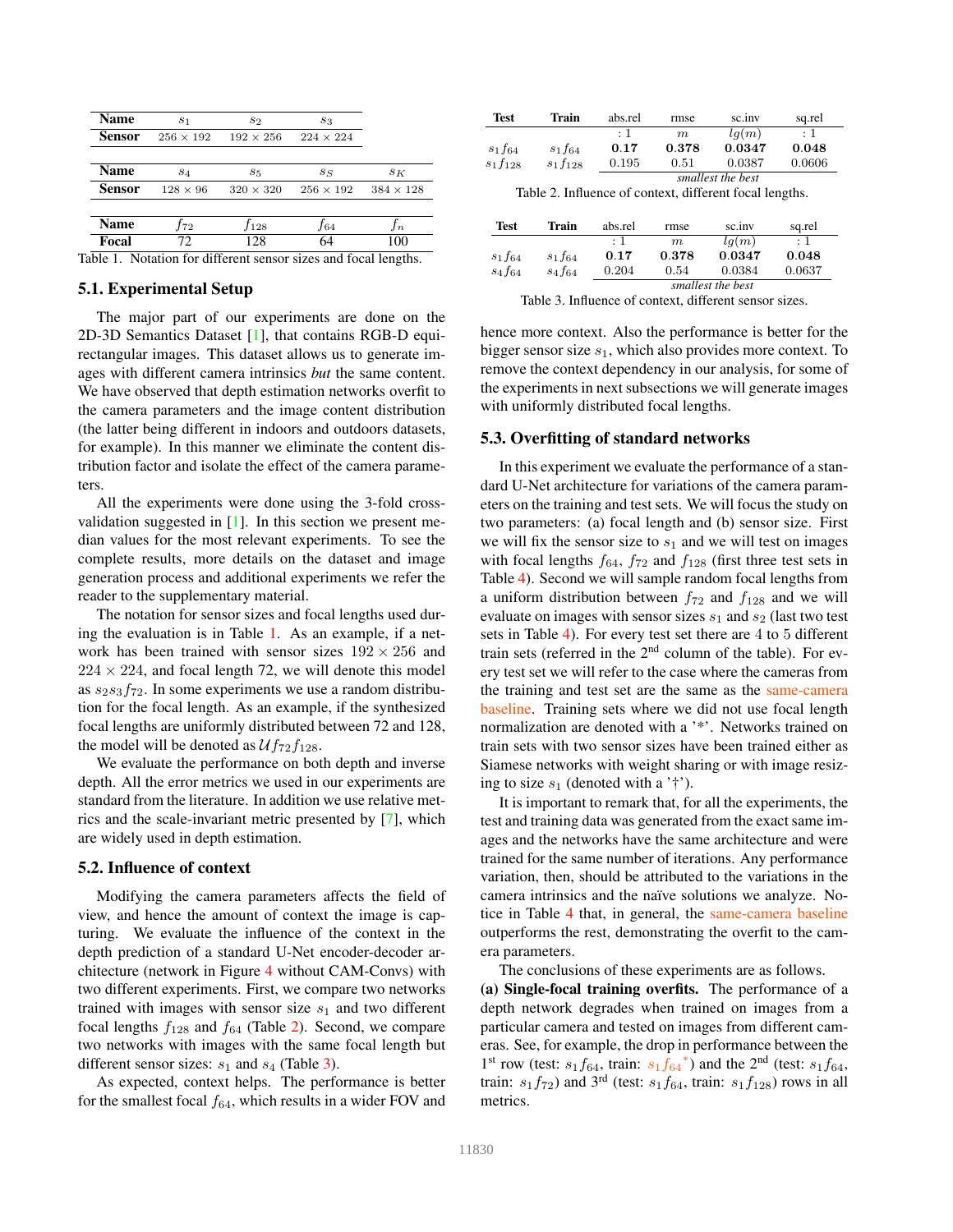| <b>Test set</b>                  | <b>Train set</b>                            | 11.inv     | rmse              | sc.inv |
|----------------------------------|---------------------------------------------|------------|-------------------|--------|
| pixels                           | pixels                                      | 1/m        | m                 | lq(m)  |
|                                  | $s_1f_{64}$                                 | 0.184      | 0.378             | 0.0347 |
|                                  | $s_1f_{72}$                                 | 0.193      | 0.395             | 0.0354 |
| $s_1f_{64}$                      | $s_1f_{128}$                                | 0.318      | 0.572             | 0.0483 |
|                                  | $s_1f_{72}f_{128}$                          | 0.659      | 0.864             | 0.0614 |
|                                  | $s_1f_{72}f_{128}$                          | 0.189      | 0.387             | 0.0361 |
|                                  | $s_1f_{72}$                                 | 0.17       | 0.4               | 0.0354 |
|                                  | $s_1f_{128}$                                | 0.272      | 0.564             | 0.0459 |
| $s_1f_{72}$                      | $s_1f_{72}f_{128}$                          | 0.552      | 0.888             | 0.0609 |
|                                  | $s_1f_{72}f_{128}$                          | 0.175      | 0.404             | 0.0364 |
|                                  | $s_1f_{128}$                                | 0.141      | 0.51              | 0.0387 |
|                                  | $s_1f_{72}$                                 | 0.133      | 0.524             | 0.0411 |
| $s_1f_{128}$                     | $s_1f_{72}f_{128}$                          | 0.208      | 0.813             | 0.063  |
|                                  | $s_1f_{72}f_{128}$                          | $\bf0.132$ | 0.504             | 0.038  |
|                                  | $s_1 \mathcal{U} f_{72} f_{128}$            | 0.15       | 0.46              | 0.037  |
|                                  | $s_2 \mathcal{U} f_{72} f_{128}$            | 0.175      | 0.51              | 0.0422 |
| $s_1 \mathcal{U} f_{72} f_{128}$ | $s_1s_2\mathcal{U}f_{72}f_{128}$            | 0.153      | 0.484             | 0.0401 |
|                                  | $s_1 s_2 s_3 U f_{72} f_{128}$ <sup>†</sup> | 0.179      | 0.742             | 0.064  |
| $s_2\mathcal{U}f_{72}f_{128}$    | $s_1 \mathcal{U} f_{72} f_{128}$            | 0.151      | 0.44              | 0.038  |
|                                  | $s_2 \mathcal{U} f_{72} f_{128}$            | 0.133      | 0.412             | 0.0323 |
|                                  | $s_1s_2\mathcal{U}f_{72}f_{128}$            | 0.139      | 0.436             | 0.0352 |
|                                  | $s_1 s_2 s_3 U f_{72} f_{128}$              | 0.16       | 0.622             | 0.0514 |
|                                  |                                             |            | smallest the best |        |

\* trained without focal length normalization.

 $\dagger$  images resized to  $s_1$  during training.

Table 4. Overfit to camera parameters of standard encoder-decoder architectures. Networks trained from images with variations in their intrinsics perform worse than the same-camera baseline.

Multi-focal training with normalization helps. The results improve when the training set contains images with different focal lengths and is done with focal normalization. See, for example, that the results on test set  $s_1f_{64}$  with training set  $s_1f_{72}f_{128}$  is close to the same-camera baseline. Notice, however, that the multi-focal train set does not reach the performance of the same-camera baseline. In section 5.4 we will show how CAM-Convs are able to outperform the same-camera baseline even when the training data does not contain the test focal length.

The performance degrades without focal normalization. Compare, for example, the error metrics of the train sets  $s_1 f_{72} f_{128}$ <sup>\*</sup> and  $s_1 f_{72} f_{128}$ . Networks trained on  $f_{72} f_{128}$ <sup>\*</sup>, in fact, did not converge easily.

Limitations of focal normalization. Two things should be noticed regarding focal normalization: First, it does not model the changes on the sensor size and the resolution, and we will see now how changes on them degrade the performance. And second, Equation 4 only holds if the pixel size is the same for every camera in the training and test sets, which in general is not the case.

(b) Single-sensor size training overfits. Networks trained on a sensor size and tested on other sensor sizes do not perform as well as the same-camera baseline. This can be seen in Table 4 in the last two test sets  $s_1 \mathcal{U} f_{72} f_{128}$  and  $s_2 U f_{72} f_{128}$ . Single-view depth estimation is a contextdependent task, and the network overfits to the amount of context in the training sensor size.

Multi-sensor size training with weight sharing does not

| Test  | Train                  | abs.rel           | rmse.inv | sc.inv   | sq.rel |  |
|-------|------------------------|-------------------|----------|----------|--------|--|
|       |                        | %                 | 1/km     | lq(m)100 | %      |  |
|       | $s_K$                  | 9.16              | 10.54    | 13.3     | 2.33   |  |
| $s_K$ | $s_S s_K$              | 24.58             | 36.82    | 26.51    | 9.28   |  |
|       | $s_S s_K$ <sup>†</sup> | 9.08              | 10.55    | 13.98    | 2.56   |  |
|       |                        |                   |          |          |        |  |
|       |                        | abs.rel           | 11.inv   | rmse.inv | sq.rel |  |
|       |                        | $\pm$ 1           | 1/m      | 1/m      | : 1    |  |
|       | $s_S$                  | 0.12              | 0.09     | 0.12     | 0.03   |  |
| $s_S$ | $s_S s_K$              | 0.26              | 0.13     | 0.16     | 0.18   |  |
|       | $ssss\kappa^{\dagger}$ | 0.12              | 0.09     | 0.12     | 0.03   |  |
|       |                        | smallest the best |          |          |        |  |

† sensor size has been resized to the first one in the list.

Table 5. Naïve train and test on KITTI [37] and ScanNet [5]. See that training FCN in multiple image sizes  $(s_K s_S)$  does not generalize. Resizing works, but only in this particular case, because of the small overlap of visual features.

generalize. Training with multiple sensor sizes works better than training with the wrong sensor size but cannot reach the same performance as same-camera baselines. Further, training a stack of weight sharing networks also does not scale to large numbers of different sensor sizes.

Resizing does not work. As a naïve approach, which scales to multiple sensor sizes, we use resizing (denoted with '†' in Table 4), which converts all the images to size  $(s<sub>1</sub>)$  during training. Notice that resizing changes the aspect ratio. It also implies the recalculation of a new average focal length  $f_r = f^{\frac{\tilde{r}_x + r_y}{2}}$  for normalization. The performance degradation introduced by resizing is noticeable. Resizing creates inconsistent data in train and testing, which leads to learning and convergence difficulties.

Resizing helps only in a particular case (non-overlapping distributions of visual features). Table 5 shows an experiment, similar to the previous one, on two public datasets: KITTI [37], with sensor size  $s<sub>K</sub>$ , and ScanNet [5], with sensor size  $s_S$ . In this case, training with both sensor sizes (by weight sharing) decreased the performance. However, resizing reduced the error to the level of the same-camera baselines. The reason for this is the completely different distribution of the two datasets, with null intersection of visual features (*e.g.* there are no chairs on KITTI and no cars on ScanNet). This is, however, a very particular case, resizing degrades significantly the accuracy in general.

#### 5.4. Robust Generalization with CAM-Convs

In this experiment we show that CAM-Convs generalize to different camera models. In order to evaluate the influence of CAM-Convs we trained our model with two different sensor sizes ( $s_1$  and  $s_2$ ) and weight sharing. Focal length during training is sampled randomly from a uniform distribution  $Uf_{72}f_{128}$ . We evaluated the trained model in four different test sets, see Table 6. The first two include the camera model the network was trained with, the third has a sensor size unseen during training, and the last  $(s_5f_{64})$  was generated from a camera completely different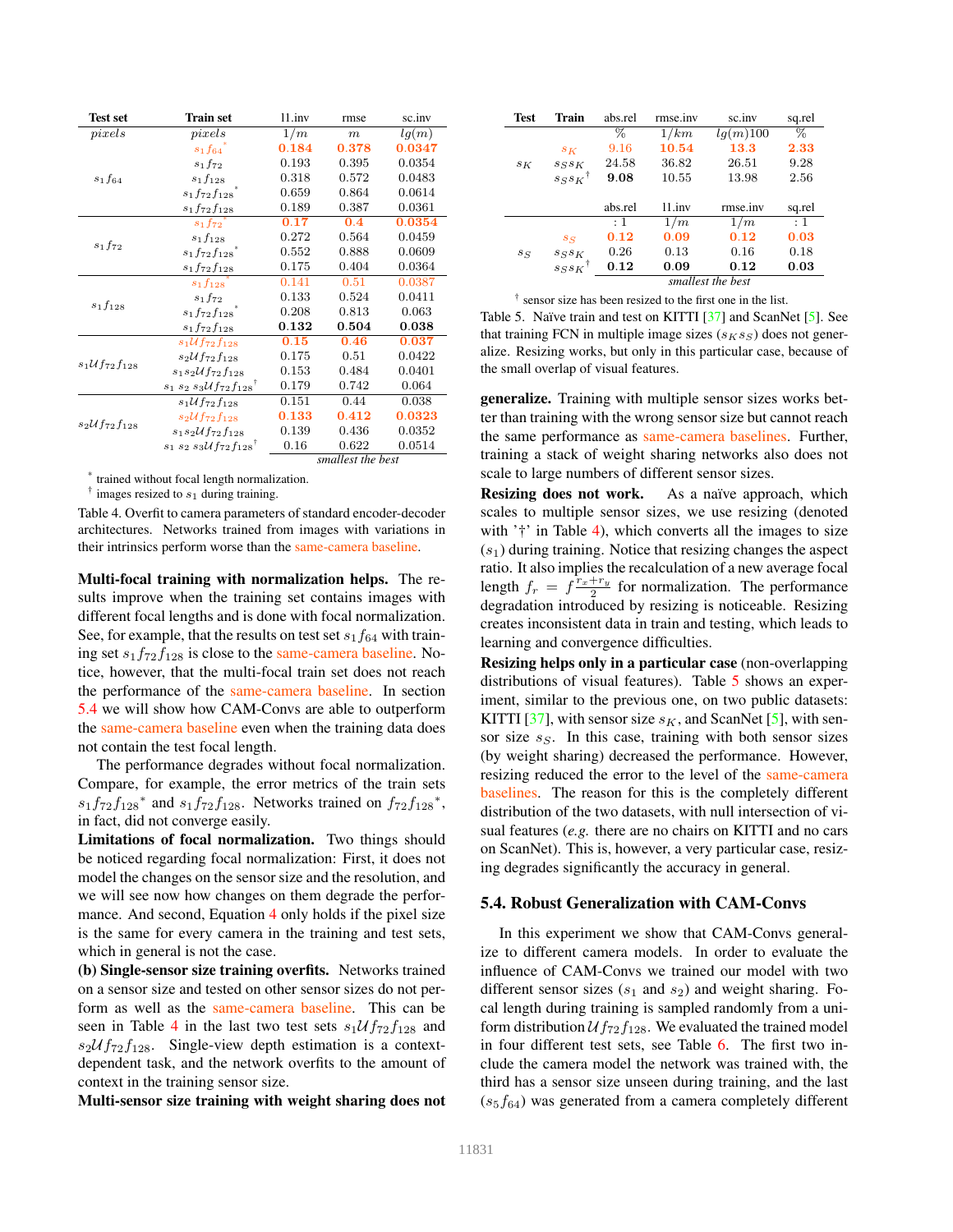| <b>Test</b>                      | Train                            | abs.rel | 11.inv | rmse              | sc.inv |
|----------------------------------|----------------------------------|---------|--------|-------------------|--------|
|                                  |                                  | $\pm$ 1 | 1/m    | m                 | lg(m)  |
|                                  | $s_1 \mathcal{U} f_{72} f_{128}$ | 0.189   | 0.15   | 0.46              | 0.037  |
| $s_1 \mathcal{U} f_{72} f_{128}$ | $CAM\text{-}Convs^{\ddagger}$    | 0.175   | 0.144  | 0.433             | 0.0312 |
| $s_2 \mathcal{U} f_{72} f_{128}$ | $s_2\mathcal{U}f_{72}f_{128}$    | 0.166   | 0.133  | 0.412             | 0.0323 |
|                                  | $CAM\text{-}Convs^{\ddagger}$    | 0.158   | 0.131  | 0.39              | 0.0265 |
| $s_3 \mathcal{U} f_{72} f_{128}$ | $s_3 \mathcal{U} f_{72} f_{128}$ | 0.174   | 0.14   | 0.425             | 0.0336 |
|                                  | $s_1 \mathcal{U} f_{72} f_{128}$ | 0.184   | 0.143  | 0.44              | 0.0357 |
|                                  | $s_2 \mathcal{U} f_{72} f_{128}$ | 0.177   | 0.145  | 0.435             | 0.0356 |
|                                  | $s_1s_2\mathcal{U}f_{72}f_{128}$ | 0.178   | 0.143  | 0.451             | 0.0365 |
|                                  | $CAM\text{-}Convs^{\ddagger}$    | 0.164   | 0.134  | 0.402             | 0.0283 |
| $s_5f_{64}$                      | $s_5f_{64}$                      | 0.163   | 0.227  | 0.309             | 0.0356 |
|                                  | $s_1f_{64}$                      | 0.245   | 0.292  | 0.337             | 0.0598 |
|                                  | $s_1s_2\mathcal{U}f_{72}f_{128}$ | 0.369   | 0.369  | 0.44              | 0.0427 |
|                                  | $CAM\text{-}Convs^{\ddagger}$    | 0.177   | 0.236  | 0.289             | 0.0362 |
|                                  |                                  |         |        | smallest the best |        |

<sup>‡</sup> Trained with weight sharing in sensor sizes  $s_1$ ,  $s_2$  and  $\mathcal{U}f_{72}f_{128}$ .

Table 6. Camera parameter generalization with CAM-Convs. Results on training and testing on different cameras.  $1^{st}$  column: camera parameters for test set.  $2^{nd}$  column: camera parameters seen during training. This is a continuation of Table 4. Notice how the network with CAM-Convs is the only model that generalize getting better performance than the same-camera baseline on most test sets.

from the training ones with bigger sensor size and smaller focal length. This case augments considerably the context– *e.g* field of view–which proved to be the hardest case in previous experiments (see network trained with  $s_1f_{128}$  in Table 4).

CAM-Convs generalize over camera intrinsics, outperforming the same-camera baseline. Results on the test sets  $s_1 \mathcal{U} f_{72} f_{128}$  and  $s_2 \mathcal{U} f_{72} f_{128}$  in Table 6 show that the network with CAM-Convs trained on images of two sizes clearly outperforms the baselines, which was trained on the exact test size. The addition of CAM-Convs allowed the network to learn the dependence of the image features from the calibration parameters.

CAM-Convs generalize to sensor sizes unseen during training. Remarkably, the network with CAM-Convs also outperforms the same-camera baseline on the test set with sensor size  $s_3$  (third test set in Table 6), which is not included in the training data. Further, it generalizes better than a network trained on the exact same conditions but without CAM-Convs (see  $s_1s_2\mathcal{U}f_{72}f_{128}$  in the table).

CAM-Convs generalize to cameras unseen during training. With the last test set  $(s_5f_{64})$  in Table 6 we evaluate our network on an extreme case of camera parameters with a very wide field of view and very different sensor size from the training ones. Table 6 shows that CAM-Convs improve considerably the generalization to new unseen cameras over the naïve approaches. Figure  $5$  shows a qualitative comparison between our network with CAM-Convs and the network without CAM-Convs  $(s_1s_2\mathcal{U}f_{72}f_{128})$  in the test set  $s_5f_{64}$ .

# 5.5. Experiments on Multiple Datasets

In our last experiment we demonstrate how CAM-Convs can generalize across datasests by training on four datasets with different cameras (KITTI [37], ScanNet[5],



Figure 5. Qualitative results for the test set  $s_5f_{64}$ . 1<sup>st</sup> column: RGB input. 2<sup>nd</sup> column: Ground truth depth. 3<sup>rd</sup> column: Prediction with our network using CAM-Convs trained on  $s_1s_2\mathcal{U}f_{72}f_{128}$ . 4<sup>th</sup> column: Prediction of a network trained without CAM-Convs. Notice that the test camera parameters are significantly different from the training set and images have a much wider field of view. Despite the large difference in the camera parameters the network with CAM-Convs produces sharp depth maps on which room corners are clearly visible.



Figure 6. Error distribution on the test set of NYUv2 with 6 different camera parameters. In orange, our network with CAM-Convs, trained on several datasets not including NYUv2. In blue, Laina [21], trained on NYUv2.

MegaDepth [23] and Sun3D[44] and testing on a different one (NYUv2 [31]).

Training: We trained our network for three different sensor sizes (320  $\times$  320, 256  $\times$  256 and 224  $\times$  224) using weight sharing. We augmented the training data by scaling the images and shifting the principal point to increase the variation of the camera parameters and then crop to image to one of the target sensor sizes. We did not use focal length normalization in this experiment, as we cannot ensure constant pixel size across datasets. As MegaDepth has only upto-scale ground truth, we applied only scale-invariant losses and added the scale-invariant cost function of [7]. The same network *without* CAM-Convs, and hence with no camera information, did not converge during training. The lack of calibration information creates inconsistencies (*e.g.* samesize objects may have different depths due to different focal lengths).

Testing: We evaluated our network on the official test set of NYUv2 and compared against the state of art [21] (similar network without CAM-Convs) . Note that the net-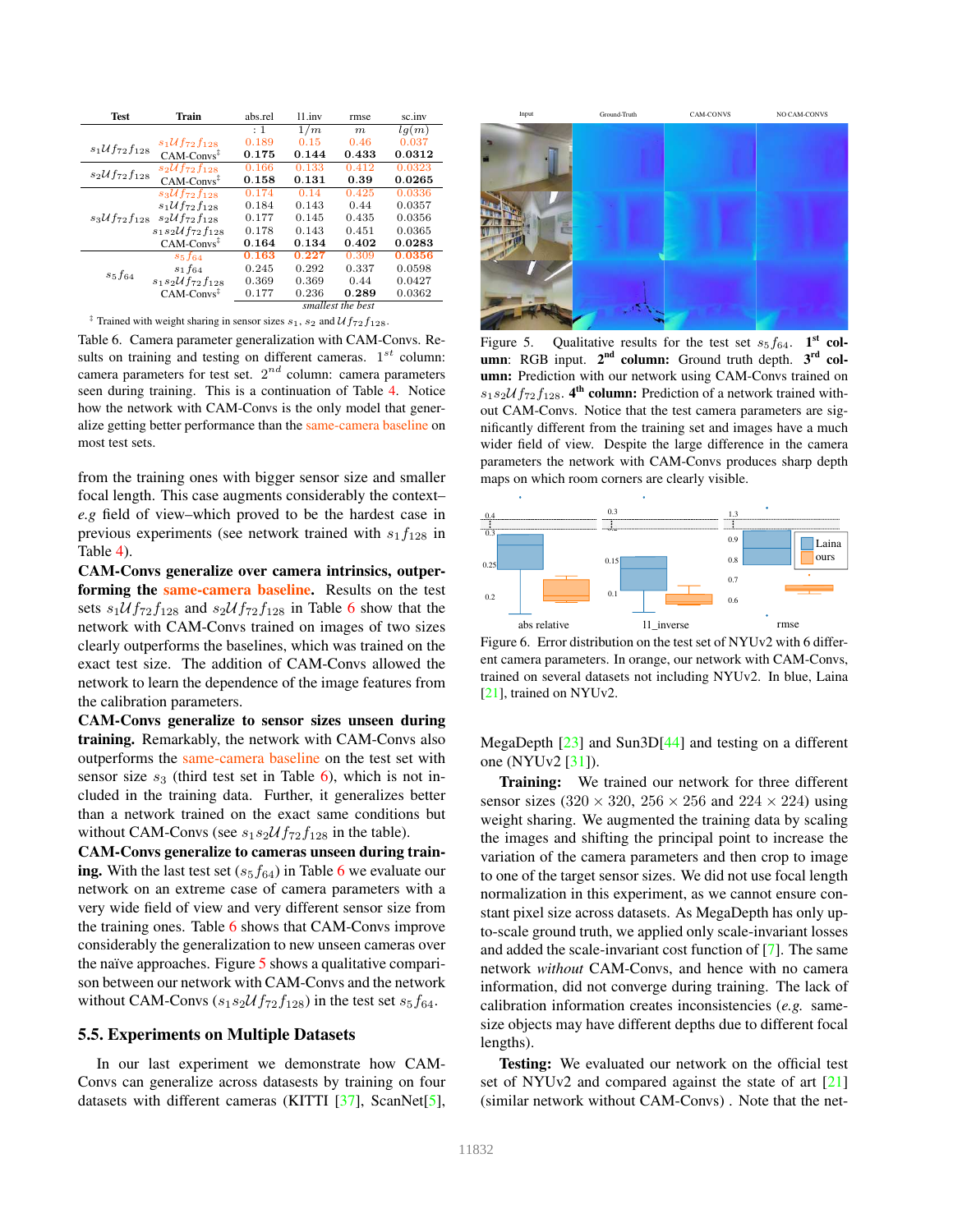

Figure 7. Qualitative results, NYUv2 test set with intrinsics variations. 1<sup>st</sup> column: Input RGB images. Each row shows the original one and scaled and cropped versions  $2<sup>nd</sup>$  column: Depth groundtruth. 3<sup>rd</sup> column: Prediction from our network with CAM-Convs, trained on several datasets *NOT* including NYUv2. Our network produces consistent depth close to the ground truth for all images. 4<sup>th</sup> column: Laina [21], trained exclusively on NYUv2. Its errors are low on the training resolution but does not generalize to new intrinsics.

work of [21] was trained exclusively on NYUv2, while our network was trained on a set of datasets excluding NYUv2 with different cameras and data distributions (some of the datasets are outdoors, see Figure 8 and Figure 9). This is important since our model cannot benefit from the dataset bias [36]. We predicted depths for images from 6 different cameras: the original camera of the NYUv2 dataset and 5 simulated ones by cropping (to shift principal point and reduce sensor size) and resizing (to change focal length).

Figure 6 shows the distribution of the mean error of the usual metrics obtained for the 6 different cameras. Since [21] was trained on the NYUv2 dataset, it works slightly better when it predicts the images from the camera it was trained on (the point with the smallest error). However, performance degrades when the camera changes and CAM-Convs have always smaller error and variance. Figure 7 illustrate how CAM-Convs depth predictions are stable for different cameras, while predictions of [21] vary significantly. Recall that CAM-Convs were not trained on NYUv2, which indicates that they are able to generalize over different camera models and outperform [21] although they trained on the same dataset.

Figures 7, 8 and 9 show depth predictions for images (and cropped/resized versions) from the NYUv2, KITTI and MegaDepth test sets. Again, note the excellent performance across datasets with different data distributions and camera intrinsics. All predictions were done with the exact same network without further fine-tuning to a particular dataset or camera parameters.



Figure 8. Qualitative results on the KITTI validation set. 1<sup>st</sup> column: Input RGB images. Each row shows the original one and scaled and cropped versions. 2<sup>nd</sup> column: Prediction from our network.



Figure 9. Qualitative results on MegaDepth test set. 1<sup>st</sup> column: Input RGB images. Each row shows the original one and scaled and cropped versions.  $2<sup>nd</sup>$  column: Depth groundtruth.  $3<sup>rd</sup>$  column: Prediction from our network. The predictions are masked as the groundtruth to facilitate visualization.

# 6. Conclusions

This paper introduces CAM-Convs, a novel type of convolution that allows depth prediction networks to be camera-independent. Experimental results show that current networks overfit to the training camera model resulting on: 1) a lack of generalization to images from other cameras and 2) degraded performance when trained with images from different cameras. CAM-Convs learn how to use the camera intrinsics jointly with the image features to predict depth; solving both limitations. They maintain prediction accuracy for new cameras and better exploit training data from different cameras. The latter is an interesting direction to scale up systems that depend on camera parameters.

Acknowledgement: This project was in part funded by the Spanish government (DPI2015-67275), the EU Horizon 2020 project Trimbot2020, the Aragón government (DGA-T45<sub>-17R</sub>/FSE) and Fundación CAI-Ibercaja. We also thank Facebook for their P100 server donation and gift funding; and Nvidia for their Titan X and Xp donation.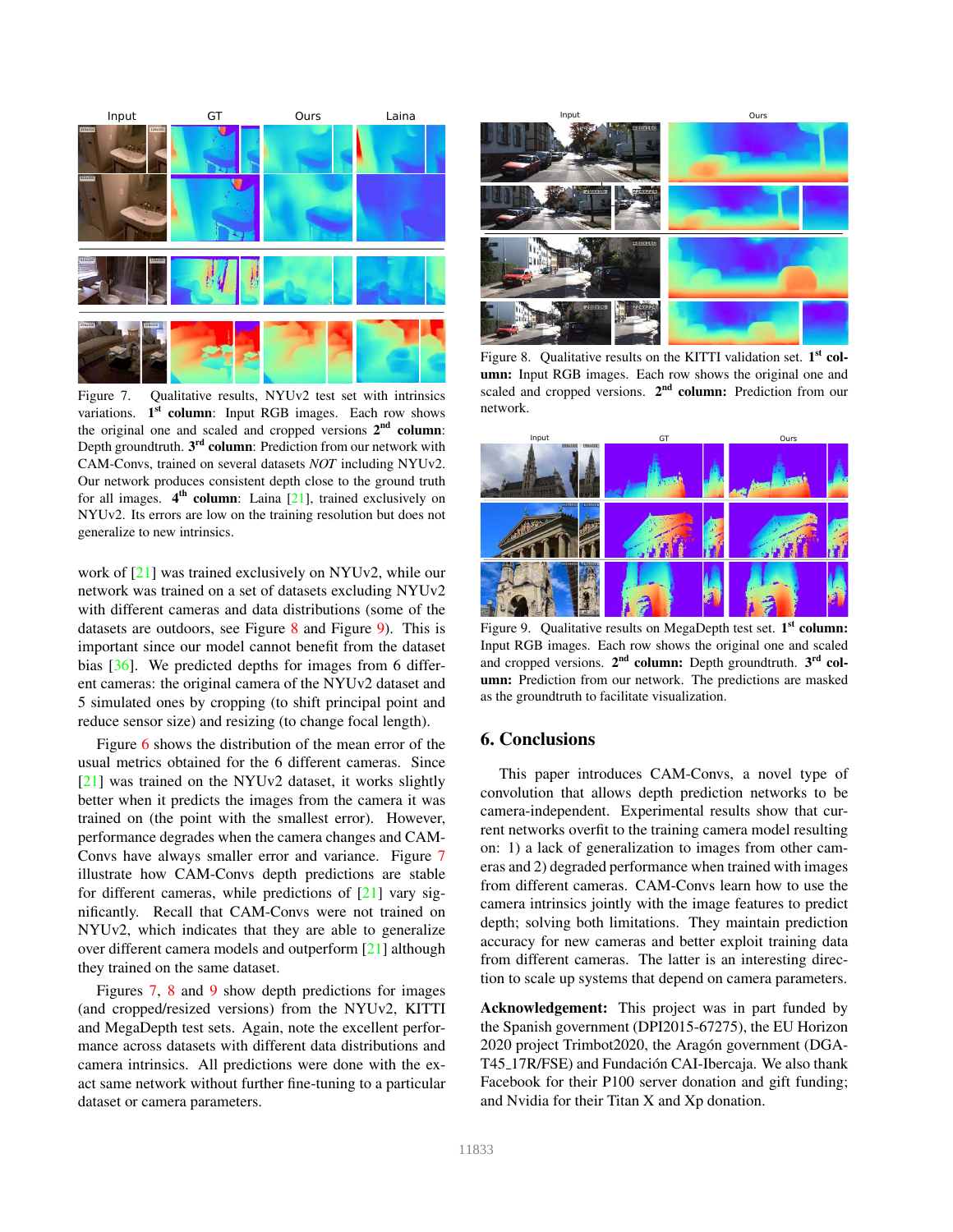# References

- [1] I. Armeni, S. Sax, A. R. Zamir, and S. Savarese. Joint 2D-3D-semantic data for indoor scene understanding. *arXiv preprint arXiv:1702.01105*, 2017. 5
- [2] M. Bloesch, J. Czarnowski, R. Clark, S. Leutenegger, and A. J. Davison. CodeSLAM-Learning a Compact, Optimisable Representation for Dense Visual SLAM. In *Proceedings of the IEEE Conference on Computer Vision and Pattern Recognition*, 2018. 1, 2
- [3] A. Chakrabarti, J. Shao, and G. Shakhnarovich. Depth from a Single Image by Harmonizing Overcomplete Local Network Predictions. In *Proceedings of the 30th International Conference on Neural Information Processing Systems*, NIPS'16, pages 2666–2674, USA, 2016. Curran Associates Inc. 2
- [4] W. Chen, Z. Fu, D. Yang, and J. Deng. Single-Image Depth Perception in the Wild. In D. D. Lee, M. Sugiyama, U. V. Luxburg, I. Guyon, and R. Garnett, editors, *Advances in Neural Information Processing Systems 29*, pages 730–738. Curran Associates, Inc., 2016. 2
- [5] A. Dai, A. X. Chang, M. Savva, M. Halber, T. Funkhouser, and M. Nießner. ScanNet: Richly-annotated 3D Reconstructions of Indoor Scenes. In *Proc. Computer Vision and Pattern Recognition (CVPR), IEEE*, 2017. 6, 7
- [6] D. Eigen and R. Fergus. Predicting depth, surface normals and semantic labels with a common multi-scale convolutional architecture. In *Proceedings of the IEEE International Conference on Computer Vision*, pages 2650–2658, 2015. 2
- [7] D. Eigen, C. Puhrsch, and R. Fergus. Depth map prediction from a single image using a multi-scale deep network. In *Advances in neural information processing systems*, pages 2366–2374, 2014. 2, 5, 7
- [8] J. M. Fácil, A. Concha, L. Montesano, and J. Civera. Single-View and Multi-View Depth Fusion. *IEEE Robotics and Automation Letters*, 2(4):1994–2001, 2017. 2
- [9] H. Fan, H. Su, and L. J. Guibas. A point set generation network for 3d object reconstruction from a single image. In *CVPR*, pages 2463–2471, 2017. 1
- [10] H. Fu, M. Gong, C. Wang, K. Batmanghelich, and D. Tao. Deep ordinal regression network for monocular depth estimation. In *Proceedings of the IEEE Conference on Computer Vision and Pattern Recognition*, pages 2002–2011, 2018. 1
- [11] A. Geiger, P. Lenz, and R. Urtasun. Are we ready for autonomous driving? the kitti vision benchmark suite. In *Computer Vision and Pattern Recognition (CVPR), 2012 IEEE Conference on*, pages 3354–3361. IEEE, 2012. 2
- [12] C. Godard, O. Mac Aodha, and G. Brostow. Digging into self-supervised monocular depth estimation. *arXiv preprint arXiv:1806.01260*, 2018. 4
- [13] K. He, X. Zhang, S. Ren, and J. Sun. Deep residual learning for image recognition. In *Proceedings of the IEEE conference on computer vision and pattern recognition*, pages 770–778, 2016. 4
- [14] L. He, G. Wang, and Z. Hu. Learning depth from single images with deep neural network embedding focal length. *IEEE Transactions on Image Processing*, 27(9):4676–4689, 2018. 2
- [15] D. Hoiem, A. A. Efros, and M. Hebert. Automatic photo pop-up. *ACM transactions on graphics (TOG)*, 24(3):577– 584, 2005. 2
- [16] P.-H. Huang, K. Matzen, J. Kopf, N. Ahuja, and J.-B. Huang. Deepmvs: Learning multi-view stereopsis. In *Proceedings of the IEEE Conference on Computer Vision and Pattern Recognition*, pages 2821–2830, 2018. 1
- [17] W. Kehl, F. Manhardt, F. Tombari, S. Ilic, and N. Navab. SSD-6D: Making RGB-based 3D detection and 6D pose estimation great again. In *Proceedings of the International Conference on Computer Vision (ICCV 2017), Venice, Italy*, pages 22–29, 2017. 1
- [18] A. Kendall, R. Cipolla, et al. Geometric loss functions for camera pose regression with deep learning. In *Proc. CVPR*, volume 3, page 8, 2017. 1
- [19] A. Kendall, M. Grimes, and R. Cipolla. PoseNet: A convolutional network for real-time 6-DOF camera relocalization. In *Proceedings of the IEEE international conference on computer vision*, pages 2938–2946, 2015. 1, 2
- [20] Y. Kuznietsov, J. Stückler, and B. Leibe. Semi-supervised deep learning for monocular depth map prediction. In *Proc. of the IEEE Conference on Computer Vision and Pattern Recognition*, pages 6647–6655, 2017. 4
- [21] I. Laina, C. Rupprecht, V. Belagiannis, F. Tombari, and N. Navab. Deeper depth prediction with fully convolutional residual networks. In *3D Vision (3DV), 2016 Fourth International Conference on*, pages 239–248. IEEE, 2016. 1, 2, 4, 7, 8
- [22] R. Li, K. Xian, C. Shen, Z. Cao, H. Lu, and L. Hang. Deep attention-based classification network for robust depth prediction. *arXiv preprint arXiv:1807.03959*, 2018. 1
- [23] Z. Li and N. Snavely. Megadepth: Learning single-view depth prediction from internet photos. In *Computer Vision and Pattern Recognition (CVPR)*, 2018. 2, 7
- [24] F. Liu, C. Shen, and G. Lin. Deep convolutional neural fields for depth estimation from a single image. In *Proceedings of the IEEE Conference on Computer Vision and Pattern Recognition*, pages 5162–5170, 2015. 2
- [25] R. Liu, J. Lehman, P. Molino, F. P. Such, E. Frank, A. Sergeev, and J. Yosinski. An intriguing failing of convolutional neural networks and the coordconv solution. *arXiv preprint arXiv:1807.03247*, 2018. 2, 3
- [26] N. Mayer, E. Ilg, P. Hausser, P. Fischer, D. Cremers, A. Dosovitskiy, and T. Brox. A large dataset to train convolutional networks for disparity, optical flow, and scene flow estimation. In *Proceedings of the IEEE Conference on Computer Vision and Pattern Recognition*, pages 4040– 4048, 2016. 3, 4
- [27] O. Ronneberger, P. Fischer, and T. Brox. U-net: Convolutional networks for biomedical image segmentation. In *International Conference on Medical image computing and computer-assisted intervention*, pages 234–241. Springer, 2015. 4
- [28] A. Saxena, M. Sun, and A. Y. Ng. Make3D: Learning 3D scene structure from a single still image. *IEEE transactions on pattern analysis and machine intelligence*, 31(5):824– 840, 2009. 2